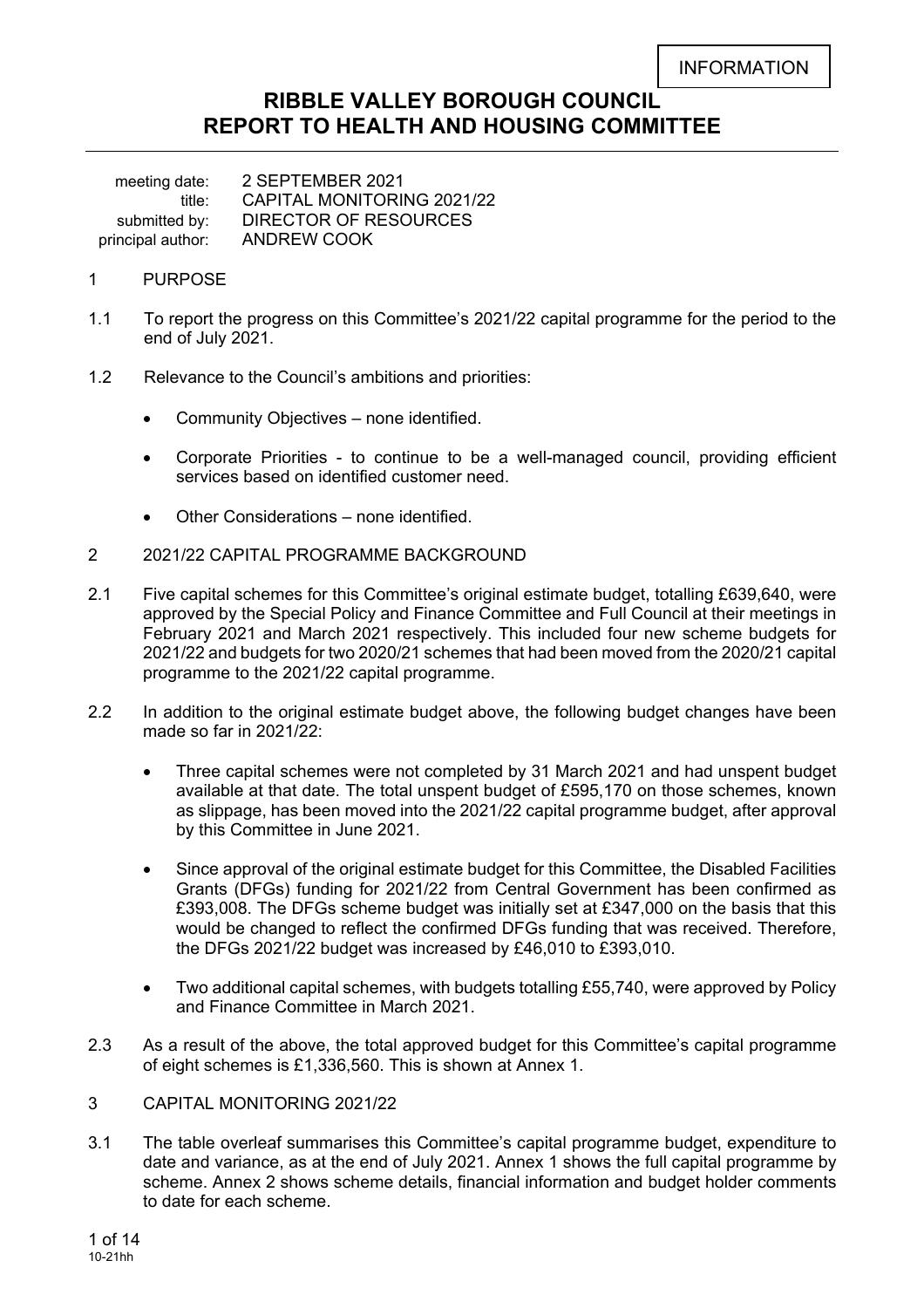| Original<br><b>Estimate</b><br>2021/22<br>£ | <b>Budget</b><br><b>Moved</b><br>from<br>2020/21<br>£ | <b>Slippage</b><br>from<br>2020/21<br>£ | <b>Additional</b><br><b>Approvals</b><br>2021/22<br>£ | <b>Total</b><br><b>Approved</b><br><b>Budget</b><br>2021/22<br>£ | <b>Actual</b><br><b>Expenditure</b><br>including<br>commitments<br>as at end of<br><b>July 2021</b><br>£ | Remaining<br><b>Budget as</b><br>at end of<br><b>July 2021</b><br>£ |
|---------------------------------------------|-------------------------------------------------------|-----------------------------------------|-------------------------------------------------------|------------------------------------------------------------------|----------------------------------------------------------------------------------------------------------|---------------------------------------------------------------------|
| 424,300                                     | 215,340                                               | 595,170                                 | 101,750                                               | 1,336,560                                                        | 222,752                                                                                                  | 1,113,808                                                           |

- 3.2 At the end of July 2021 £222,752 had been spent or committed. This is 16.7% of the capital programme total approved budget for this Committee.
- 3.3 No schemes had been completed by the end of July 2021.
- 3.4 Progress on the schemes to date (remaining budgets shown in brackets) is as follows:
	- **Disabled Facilities Grants (£752,422):** Committed expenditure at the end of July 2021 was based on seventeen schemes approved in previous years and twelve schemes approved so far in 2021/22. In addition to this, there were a further twenty one applications working towards approval, two currently approved schemes where additional approval may be required to fund further work now identified and there are twenty six referrals from Occupational Therapists that may become formal applications in the near future. Further referrals and applications are expected in-year.

The number of schemes approved and completed so far in 2021/22 has been significantly reduced. This is because of the limited availability of contractors to quote/tender for works and complete works post Covid-19 lockdown and reduced technical officer capacity between April and July due to a vacancy on the Surveyors team. The technical officer capacity should increase because the Surveyors team vacancy has been filled, but limited contractor availability is likely to remain an issue for the foreseeable future.

At this stage, there is no certainty that the scheme budget will be fully committed by yearend. Any unspent budget at year-end will be rolled forward as slippage into 2022/23 because this scheme is financed by ring-fenced DFGs grant income from MHCLG and some funding from Onward Homes.

- **Landlord/Tenant Grants (£187,976):** Committed expenditure at the end of July 2021 was based on one scheme approved in 2019/20. The scheme works are complete and payment of the grant is expected by September 2021. No additional schemes have been approved so far in 2021/22. This reflects reduced landlord interest in the scheme. However, as part of the town centre health check work officers are assessing opportunities of under-used and vacant properties, which may identify some properties which could lead to Landlord/Tenant projects.
- **Clitheroe Market Improvements (£78,600):** The plans for this further phase of market improvements, including the way forward for the bull-ring stalls, will be worked up by officers. This work will commence later in 2021/22 to understand how the Covid-19 pandemic has changed the usage of the market. Following consultation with the market traders, the plans will be reported to a future meeting of the Health and Housing Committee for approval before work commences.
- **Replacement of Pest Control Van PK13 FJP (£13,800) and Replacement of Dog Warden Van PE64 EYC (£13,500):** Procurement of the new vans has been put on hold in-year. This is because the Pest Control and Dog Warden services are part of the Environmental Health Services team and available management and staff time on the team has been focussed on other priority areas of work so far this year due to on-going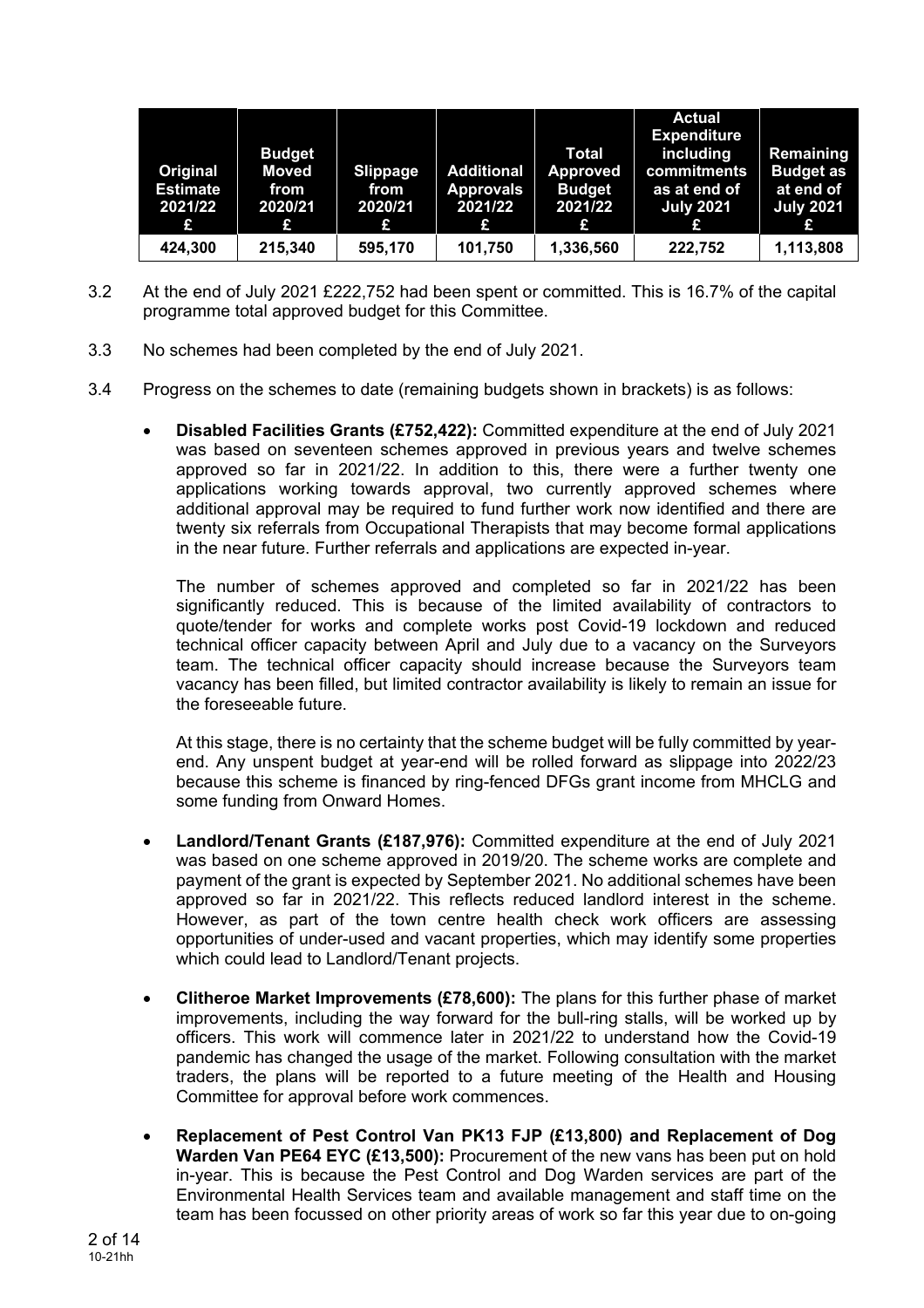staff vacancies within the team and additional pressures caused by Covid-19. At this stage, it is unclear whether the van purchases will take place in-year.

- **Clitheroe Affordable Housing Scheme (£11,770):** The scheme was put on hold in January 2021 whilst the property was temporarily used as a homeless let. This means the final refurbishment works are still to be completed. The property is still being temporarily used as a homeless let until the Joiners Arms Flats 1 and 2 Renovation scheme is completed. It is unclear whether this scheme will be completed in-year, based on it being unclear when the Joiners Arms Flats 1 and 2 Renovation scheme will be completed, see below.
- **Joiners Arms Roof Renewal (£42,200) and Joiners Arms Flats 1 and 2 Renovation (£13,540):** These schemes are held up by the difficulty in identifying enough contractors prepared to quote for the works post Covid-19 lockdown. At the end of July 2021, one further contractor quote was still needed before the preferred contractor could be selected. Once the preferred contractor is selected, works completion will then be dependent on contractor timescales. Given this, it is unclear whether these schemes will be completed in-year.

### 4 CONCLUSION

- 4.1 At the end of July 2021 £222,752 had been spent or committed. This is 16.7% of the capital programme total approved budget for this Committee.
- 4.2 No schemes had been completed by the end of July 2021. Of the eight schemes in the capital programme, at this stage it is unclear whether six of the schemes will be completed in-year and two schemes are on-going grants schemes.

SENIOR ACCOUNTANT DIRECTOR OF RESOURCES

HH10-21/AC/AC 23 August 2021

For further information please ask for Andrew Cook BACKGROUND PAPERS – None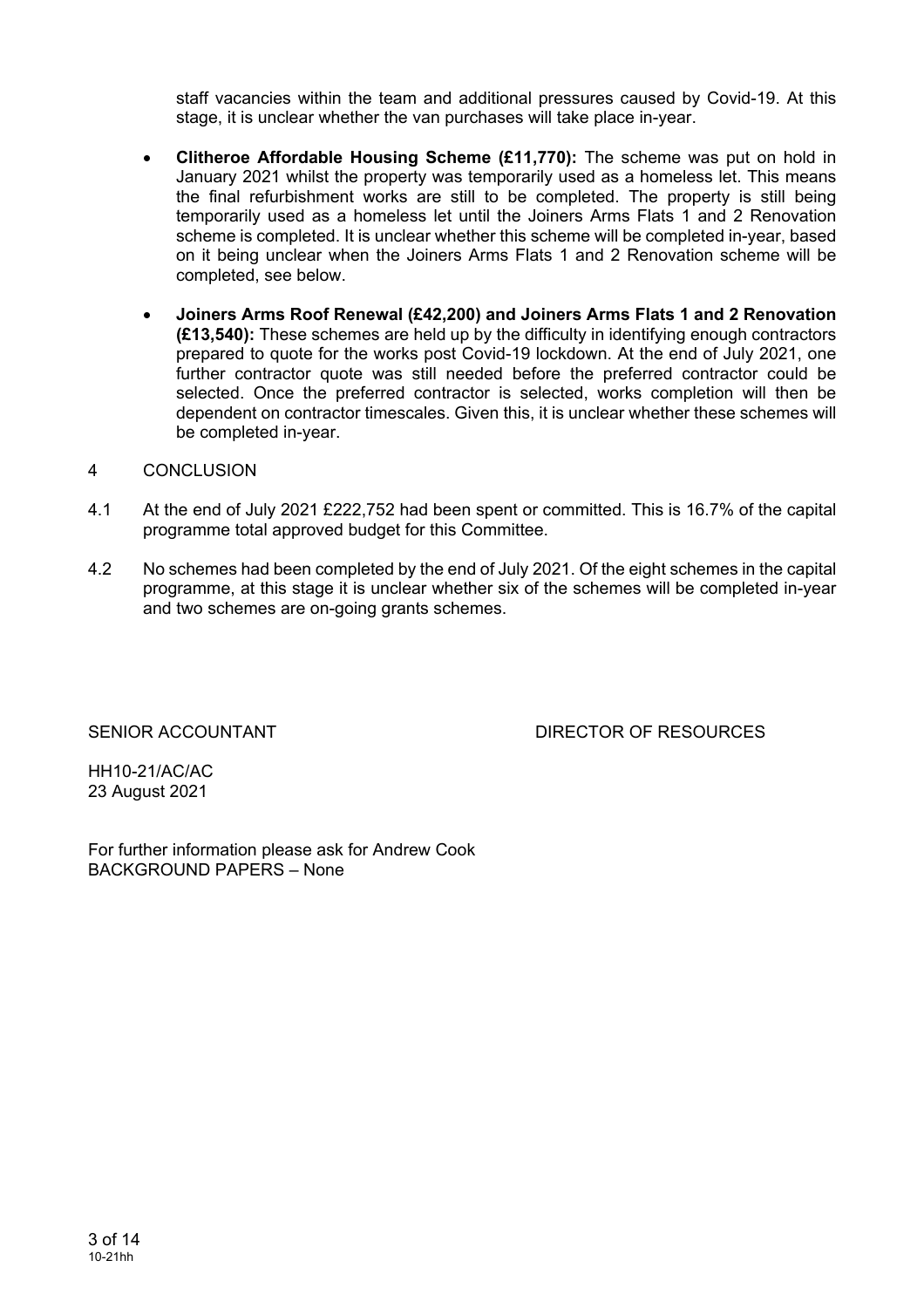# **Health and Housing Committee – Capital Programme 2021/22**

| Cost<br><b>Centre</b> | <b>Scheme</b>                             | Original<br><b>Estimate</b><br>2021/22<br>£ | <b>Budget</b><br><b>Moved from</b><br>2020/21<br>£ | <b>Slippage</b><br>from<br>2020/21<br>£ | <b>Additional</b><br><b>Approvals</b><br>2021/22<br>£ | <b>Total</b><br><b>Approved</b><br><b>Budget</b><br>2021/22<br>£ | <b>Actual</b><br><b>Expenditure</b><br>including<br>commitments<br>as at end of<br><b>July 2021</b><br>£ | Remaining<br><b>Budget as</b><br>at end of<br><b>July 2021</b><br>£ |
|-----------------------|-------------------------------------------|---------------------------------------------|----------------------------------------------------|-----------------------------------------|-------------------------------------------------------|------------------------------------------------------------------|----------------------------------------------------------------------------------------------------------|---------------------------------------------------------------------|
| <b>DISCP</b>          | <b>Disabled Facilities Grants</b>         | 347,000                                     | 0                                                  | 567,500                                 | 46,010                                                | 960,510                                                          | 208,088                                                                                                  | 752,422                                                             |
| LANGR                 | Landlord/Tenant Grants                    | 50,000                                      | 136,740                                            | 15,900                                  |                                                       | 202,640                                                          | 14,664                                                                                                   | 187,976                                                             |
| <b>CMIMP</b>          | <b>Clitheroe Market Improvements</b>      |                                             | 78,600                                             | 0                                       | 0                                                     | 78,600                                                           | 0                                                                                                        | 78,600                                                              |
| <b>PVFJP</b>          | Replacement of Pest Control Van PK13 FJP  | 13,800                                      | 0                                                  | $\mathbf{0}$                            | 0                                                     | 13,800                                                           | 0                                                                                                        | 13,800                                                              |
| <b>PVEYC</b>          | Replacement of Dog Warden Van PE64 EYC    | 13,500                                      | 0                                                  | $\mathbf{0}$                            |                                                       | 13,500                                                           | 0                                                                                                        | 13,500                                                              |
| <b>CLIAH</b>          | Clitheroe Affordable Housing Scheme       |                                             | 0                                                  | 11,770                                  | 0                                                     | 11,770                                                           | 0                                                                                                        | 11,770                                                              |
| <b>JROOF</b>          | Joiners Arms Roof Renewal                 |                                             | 0                                                  | $\mathbf{0}$                            | 42,200                                                | 42,200                                                           | 0                                                                                                        | 42,200                                                              |
| <b>JRENO</b>          | Joiners Arms Flats 1 and 2 Renovation     |                                             | 0                                                  | $\mathbf{0}$                            | 13,540                                                | 13,540                                                           | 0                                                                                                        | 13,540                                                              |
|                       | <b>Total Health and Housing Committee</b> | 424,300                                     | 215,340                                            | 595,170                                 | 101,750                                               | 1,336,560                                                        | 222,752                                                                                                  | 1,113,808                                                           |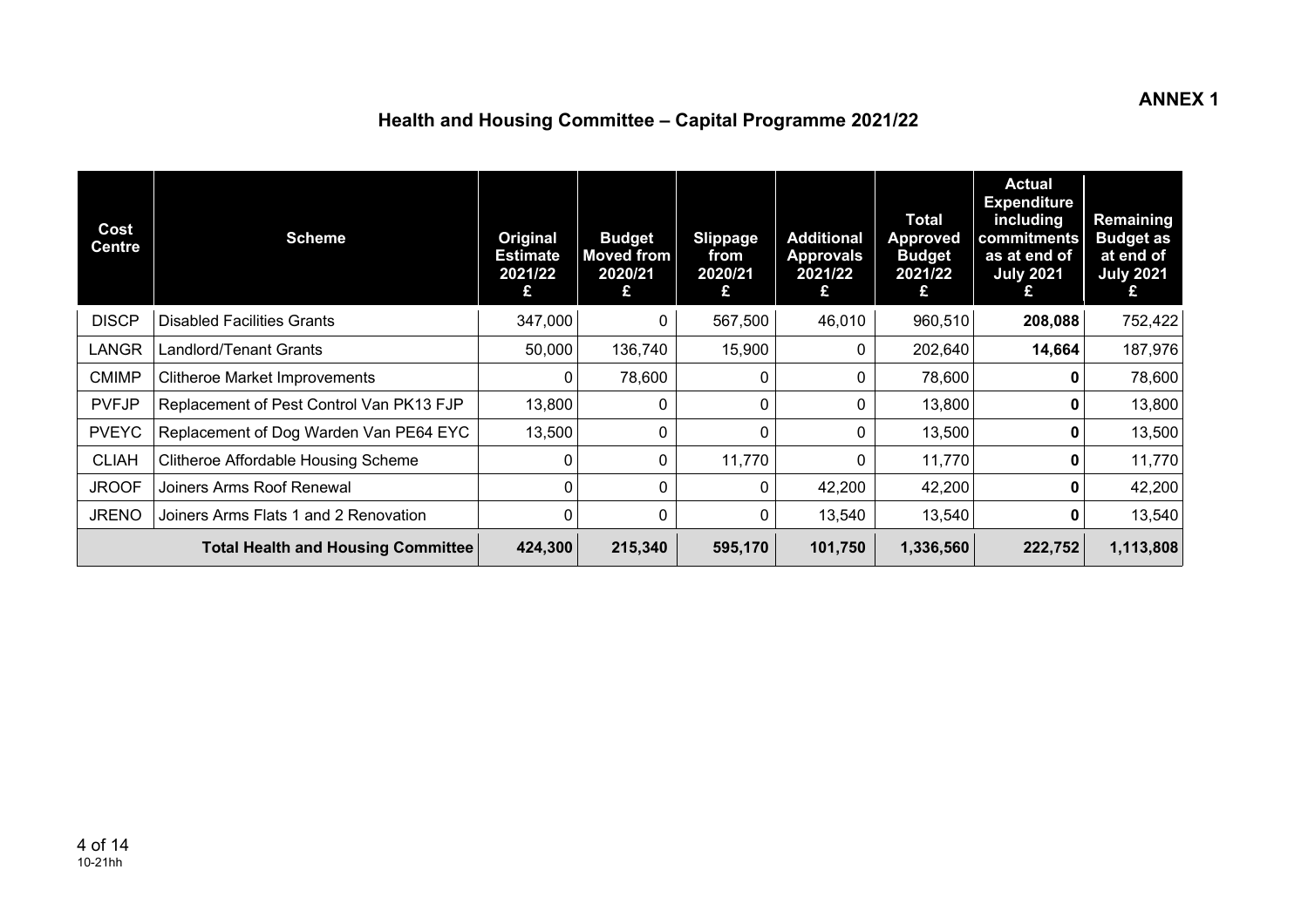## **Disabled Facilities Grants**

#### **Service Area: Housing and Regeneration Head of Service: Colin Hirst**

### **Brief Description of the Scheme:**

The scheme provides grant aid to adapt homes so elderly and disabled occupants can remain in their own home. The grants can provide for minor adaptation, for example the installation of a stair lift, up to the provision of a bathroom and bedroom extension.

### **Revenue Implications:**

Administration fees are paid to the Council for any individual Disabled Facilities Grants scheme that the Council administers. The actual administration fee income varies each year, dependent on the number and value of schemes completed in-year.

### **Timescale for Completion:**

The Disabled Facilities Grants budget operates throughout the financial year.

## **Capital Cost:**

|                                      |         | Actual<br><b>Expenditure</b><br>including<br>commitments<br>as at end of<br><b>July 2021</b> | Remaining<br>Budget as at<br>end of July<br>2021<br>f |
|--------------------------------------|---------|----------------------------------------------------------------------------------------------|-------------------------------------------------------|
| Original Estimate 2021/22            | 347,000 |                                                                                              |                                                       |
| Slippage from 2020/21                | 567,500 |                                                                                              |                                                       |
| <b>Additional Approvals 2021/22</b>  | 46,010  |                                                                                              |                                                       |
| <b>Total Approved Budget 2021/22</b> | 960,510 | 208,088                                                                                      | 752,422                                               |
| ANTICIPATED TOTAL SCHEME COST        | 960,510 |                                                                                              |                                                       |

## **Progress - Budget Holder Comments**

**July 2021:** Committed expenditure at the end of July 2021 was based on seventeen schemes approved in previous years and twelve schemes approved so far in 2021/22. In addition to this, there were a further twenty one applications working towards approval, two currently approved schemes where additional approval may be required to fund further work now identified and there are twenty six referrals from Occupational Therapists that may become formal applications in the near future. Further referrals and applications are expected in-year.

The number of schemes approved and completed so far in 2021/22 has been significantly reduced. This is because of the limited availability of contractors to quote/tender for works and complete works post Covid-19 lockdown and reduced technical officer capacity between April and July due to a vacancy on the Surveyors team. The technical officer capacity should increase because the Surveyors team vacancy has been filled, but limited contractor availability is likely to remain an issue for the foreseeable future.

At this stage, there is no certainty that the scheme budget will be fully committed by year-end. Any unspent budget at year-end will be rolled forward as slippage into 2022/23 because this scheme is financed by ring-fenced DFGs grant income from MHCLG and some funding from Onward Homes.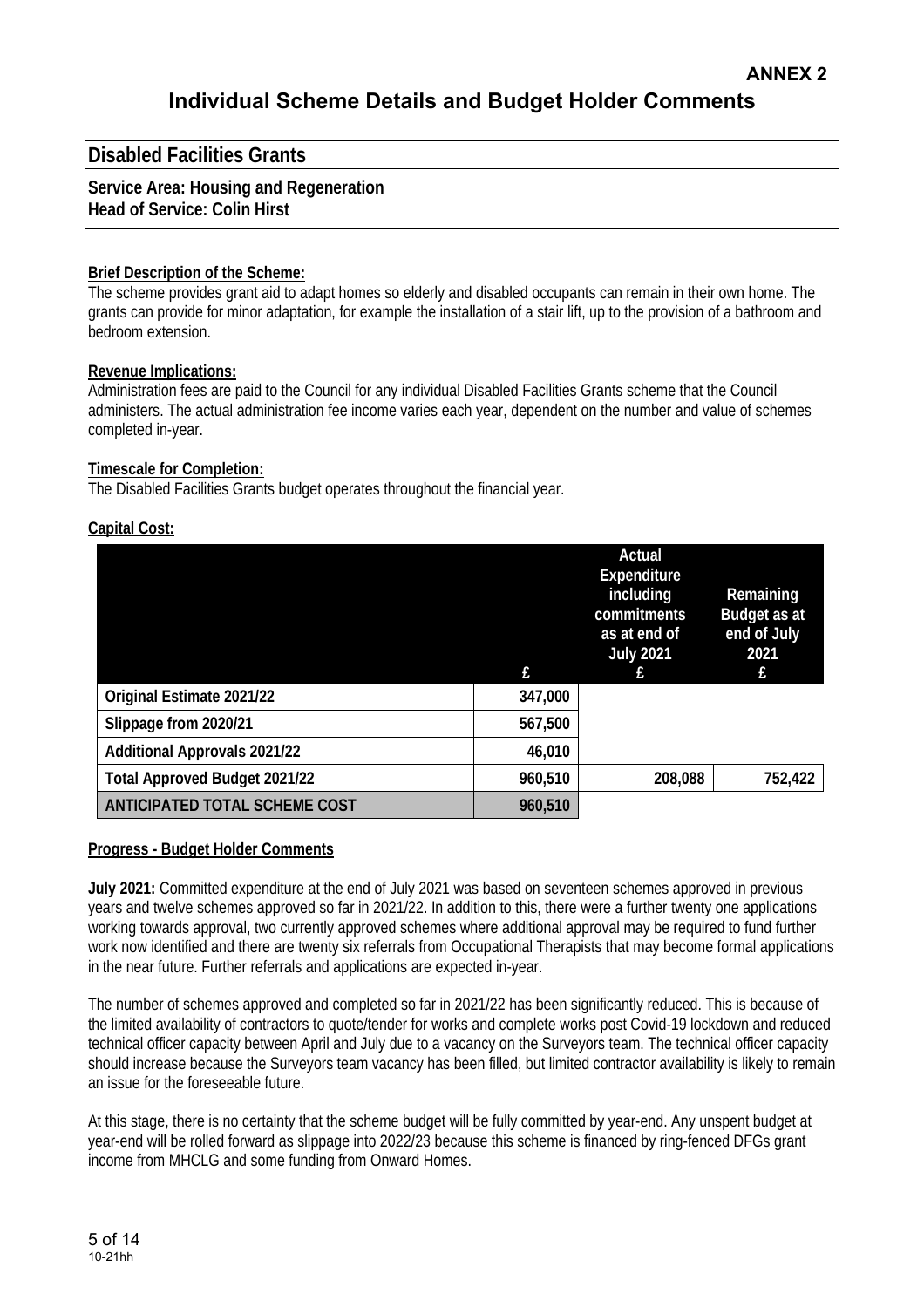# **Landlord/Tenant Grants**

## **Service Area: Housing and Regeneration Head of Service: Colin Hirst**

## **Brief Description of the Scheme:**

The scheme match funds a landlord's investment in a property in return for an affordable rental property. Conditions of the grant are nomination rights and a set rent level in line with LHA. The scheme is crucial for move-on accommodation for families in temporary accommodation as the social housing waiting list is so long. The scheme is also used to bring empty properties back into use.

### **Revenue Implications:**

Administration fees are paid to the Council for any individual Landlord/Tenant Grants scheme that the Council administers. The actual administration fee income varies each year, dependent on the number and value of schemes completed in-year.

### **Timescale for Completion:**

The Landlord/Tenant Grants budget operates throughout the financial year.

### **Capital Cost:**

|                                      |         | Actual<br>Expenditure<br>including<br>commitments<br>as at end of<br><b>July 2021</b> | Remaining<br>Budget as at<br>end of July<br>2021 |
|--------------------------------------|---------|---------------------------------------------------------------------------------------|--------------------------------------------------|
|                                      | f.      |                                                                                       | £                                                |
| Original Estimate 2021/22            | 50,000  |                                                                                       |                                                  |
| Budget Moved from 2020/21            | 136,740 |                                                                                       |                                                  |
| Slippage from 2020/21                | 15,900  |                                                                                       |                                                  |
| <b>Total Approved Budget 2021/22</b> | 202,640 | 14,664                                                                                | 187,976                                          |
| ANTICIPATED TOTAL SCHEME COST        | 202,640 |                                                                                       |                                                  |

### **Progress - Budget Holder Comments**

**July 2021:** Committed expenditure at the end of July 2021 was based on one scheme approved in 2019/20. The scheme works are complete and payment of the grant is expected by September 2021. No additional schemes have been approved so far in 2021/22. This reflects reduced landlord interest in the scheme. However, as part of the town centre health check work officers are assessing opportunities of under-used and vacant properties, which may identify some properties which could lead to Landlord/Tenant projects.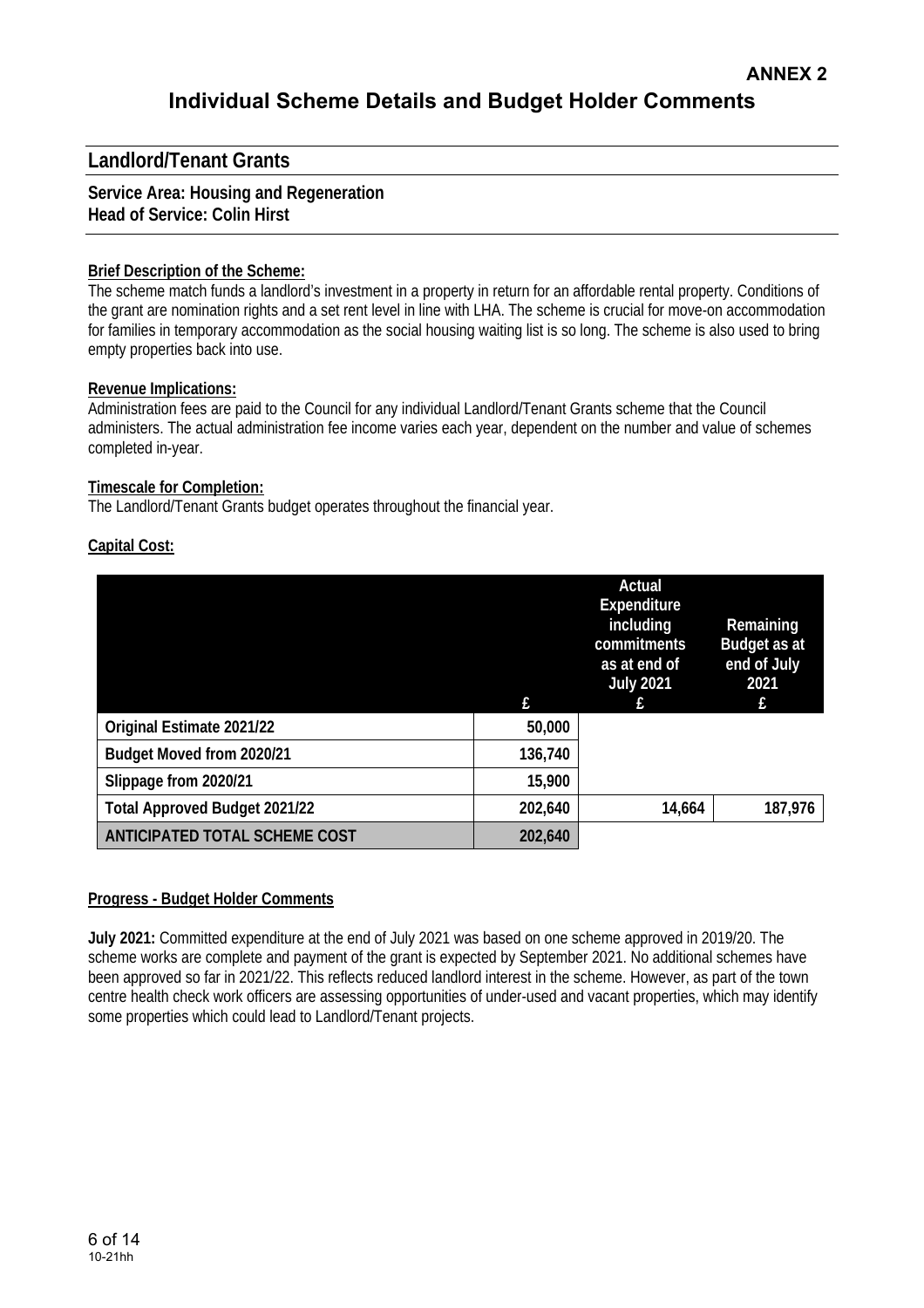## **Clitheroe Market Improvements**

### **Service Area: Clitheroe Market Head of Service/Director: Heather Barton/Nicola Hopkins**

### **Brief Description of the Scheme:**

This scheme budget of £175,000 is now focussed on officers developing plans for market improvements, after consultation with the Market traders, and these plans being reported to Health and Housing Committee.

*NOTE – The initial phase of market improvement works was completed in 2019/20 and 2020/21. This focussed on erecting new uniform canopies on all cabins, hand painting fascia signs on all cabins and refurbishing the market toilets. There is £78,600 budget available for 2021/22 onwards for a further phase of market improvements. The plans for this further phase will be worked up by officers. Following consultation with the market traders, the plans will be reported to a future meeting of the Health and Housing Committee for approval before work commences.* 

#### **Revenue Implications:**

To be confirmed - dependent on the proposals developed for approval.

### **Timescale for Completion:**

To be confirmed - dependent on the proposals developed for approval.

|                                      |         | Actual<br>Expenditure<br>including<br>commitments<br>as at end of | Remaining<br>Budget as at<br>end of July |
|--------------------------------------|---------|-------------------------------------------------------------------|------------------------------------------|
|                                      | f       | <b>July 2021</b>                                                  | 2021<br>£                                |
| Original Estimate 2021/22            | 0       |                                                                   |                                          |
| Budget Moved from 2020/21            | 78,600  |                                                                   |                                          |
| <b>Total Approved Budget 2021/22</b> | 78,600  | 0                                                                 | 78,600                                   |
| Actual Expenditure 2019/20           | 88,139  |                                                                   |                                          |
| Actual Expenditure 2020/21           | 8,165   |                                                                   |                                          |
| <b>ANTICIPATED TOTAL SCHEME COST</b> | 174,904 |                                                                   |                                          |

### **Capital Cost:**

#### **Progress - Budget Holder comments:**

**July 2021:** The plans for this further phase of market improvements, including the way forward for the bull-ring stalls, will be worked up by officers. This work will commence later in 2021/22 to understand how the Covid-19 pandemic has changed the usage of the market. Following consultation with the market traders, the plans will be reported to a future meeting of the Health and Housing Committee for approval before work commences.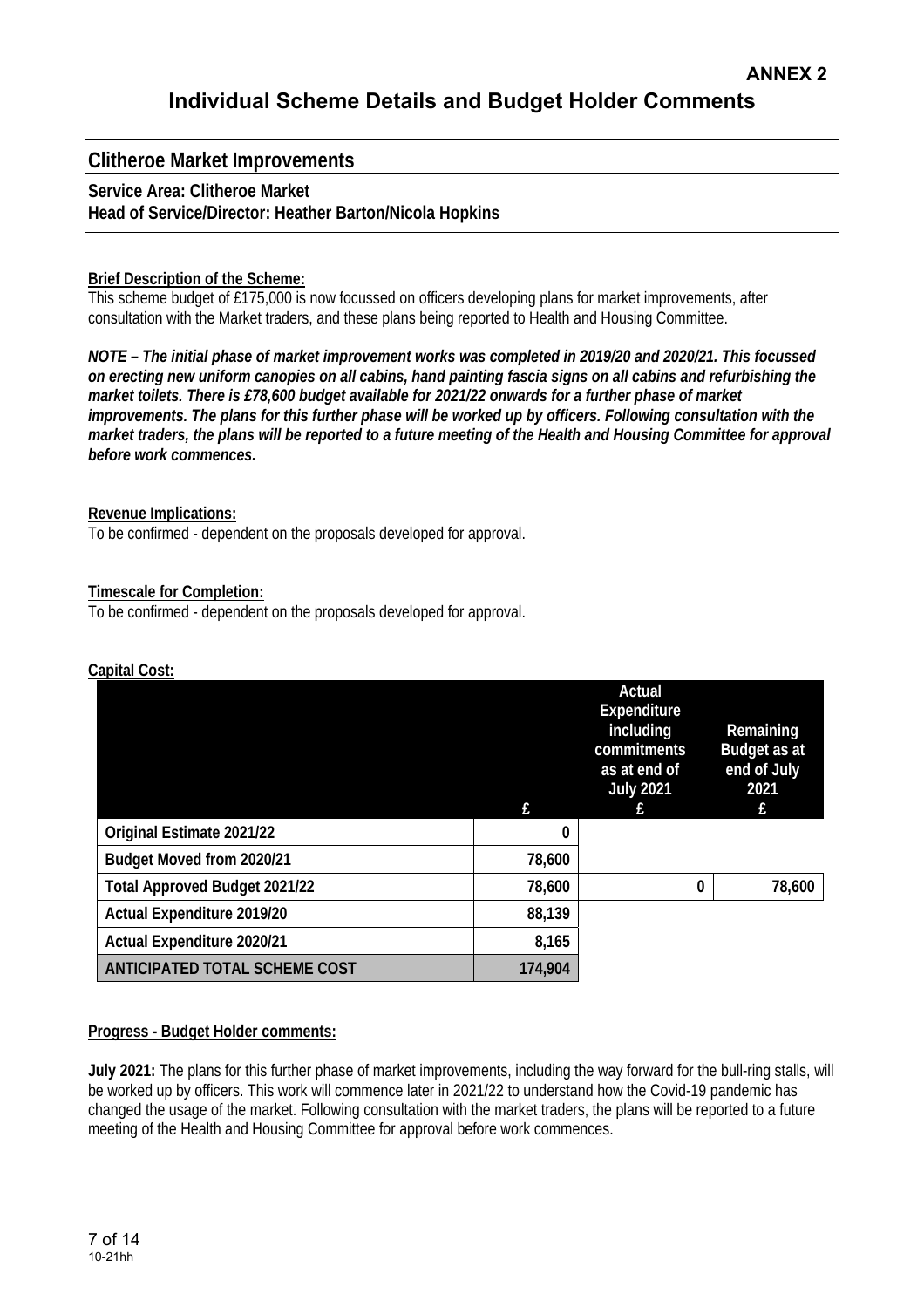**November 2020:** The work on the initial phase of market improvements is now complete. The unspent budget from this initial phase of works, £21,600, is to be added to the budget of £57,000 already set aside for a further phase of market improvements. The plans for this further phase, including the way forward for the bull-ring stalls, will be worked up by officers in 2021. Following consultation with the market traders, the plans will be reported to a future meeting of the Health and Housing Committee for approval before work commences.

Given the above, the further phase of works will not be undertaken in 2020/21. It is recommended that the 2020/21 revised estimate for the scheme is reduced to £8,260 and that the remaining budget of £78,600 is moved to the 2021/22 financial year.

**August 2020:** The work on the initial phase of market improvements is now complete, save for the removal of stalls in the bull-ring and purchase of pop-up stalls element of work being put on-hold. This is because the removal of stalls in the bullring is being reconsidered following a recent increase in trader demand for stalls.

The unspent budget from this initial phase of works, £21,643, is to be added to the budget of £57,000 already set aside for a further phase of market improvements. The plans for this further phase, including the way forward for the bull-ring stalls, will be worked up by officers in early 2021. This will allow for consultation with the market traders following the busy Christmas period and the plans will be reported to a future meeting of the Health and Housing Committee for approval before work commences. Given this, the further phase of works will not be undertaken in 2020/21 and approval will be sought from members to move the remaining scheme budget into 2021/22 when the revised estimate capital programme is presented for approval in January 2021.

**March 2020:** The majority of the initial phase of market improvement works was completed in-year. The underspend was due to the cabins canopies quotes being lower than the budget set-aside, three canopy installations still to be confirmed as installed correctly, no payments being made in-year for the sign-writing and no expenditure in-year on the removal of the current stalls and purchase of pop-up stalls.

Slippage of £29,860 will be used to fund completion of the initial phase of market improvements in the first instance and then any remaining budget will be added to the £57,000 budget already moved to 2020/21 for the further phase of improvement works.

**November 2019:** The initial phase of work comprises erecting new uniform canopies on all cabins, hand painting fascia signs on all cabins, refurbishing the market toilets and removing all stalls in the bullring. The first batch of canopies installations are complete and the market toilets will be open to the public by Christmas 2019.

Some further work on the market toilets will take place in early 2020, alongside the work to complete the installation of all the canopies, hand paint the fascia signs, remove the stalls from the bull ring and purchase pop up stalls. The work is currently expected to be completed by the end of February 2020.

**September 2019:** Initial work on this scheme was approved by this Committee in September 2019. This initial phase of work comprises erecting new uniform canopies on all cabins, hand painting fascia signs on all cabins, refurbishing the market toilets and removing all stalls in the bull-ring. This work is currently being programmed in and the work is expected to be completed by early 2020.

An overall budget of £118,000 has been set aside for this initial work in 2019/20. It is currently planned to move any unspent budget on the scheme at year-end into the 2020/21 financial year and to bring a report to a future meeting of this Committee in respect of any further improvements proposed to the Market.

**July 2019:** Initial plans to use part of the budget on this scheme are reported to this Committee elsewhere on this agenda. If approved, this initial work will comprise erecting new uniform canopies on all cabins, hand painting fascia signs on all cabins, refurbishing the market toilets and removing all stalls in the bull-ring. The budgeted cost of this initial work is to be confirmed by this Committee and the work is expected to be completed by March 2020. It is proposed to bring a further report to this Committee in respect of any further improvements proposed to the Market.

**December 2018:** This scheme remains on hold, awaiting the final plans for the Clitheroe Market Development scheme. As a result, there is expected to be no expenditure on the scheme in 2018/19. It is recommended that the £175,000 budget for this scheme is moved to the 2019/20 financial year and the 2018/19 revised estimate is nil.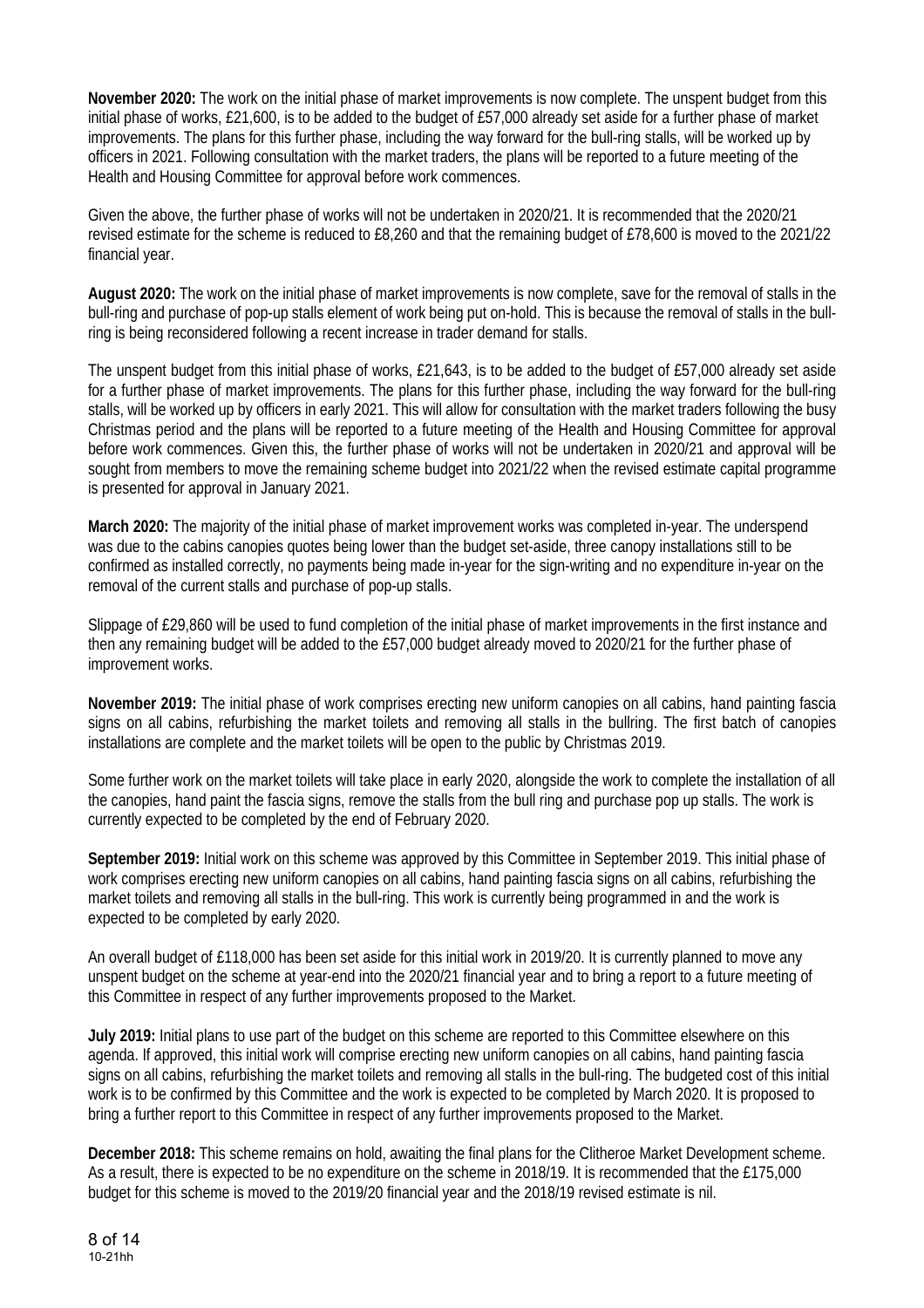**September 2018:** No change - The scheme remains on hold, awaiting the final plans for the Clitheroe Market Development scheme.

**July 2018:** No change - The Clitheroe Market Improvements scheme is on hold, awaiting the final plans for the Clitheroe Market Development scheme.

**November/December 2017:** This scheme is on hold, awaiting the final plans for the Clitheroe Market Development scheme. As a result, there is expected to be no expenditure on the scheme in 2017/18. It is recommended that the £175,000 budget for this scheme is moved to the 2018/19 financial year.

**August/September 2017:** No change - The Clitheroe Market Improvements scheme is on hold, awaiting the final plans for the Clitheroe Market Development scheme.

**July 2017:** No change - The Clitheroe Market Improvements scheme is on hold, awaiting the final plans for the Clitheroe Market Development scheme.

**December 2016:** The Clitheroe Market Improvements scheme is on hold, awaiting the final plans for the Clitheroe Market Development scheme.

**September 2016:** The Clitheroe Market Improvements scheme is on hold, awaiting the final plans for the Clitheroe Market Development scheme.

**July 2016:** No change to May 2016 comments**.** 

**May 2016:** The Clitheroe Market Improvements scheme budget was initially approved in 2015, before the Clitheroe Market Development scheme plans were announced. The detail of the Clitheroe Market Improvements scheme will be reviewed to take into account and complement the final plans for the Clitheroe Market Development scheme. No expenditure will take place until that detail has been confirmed.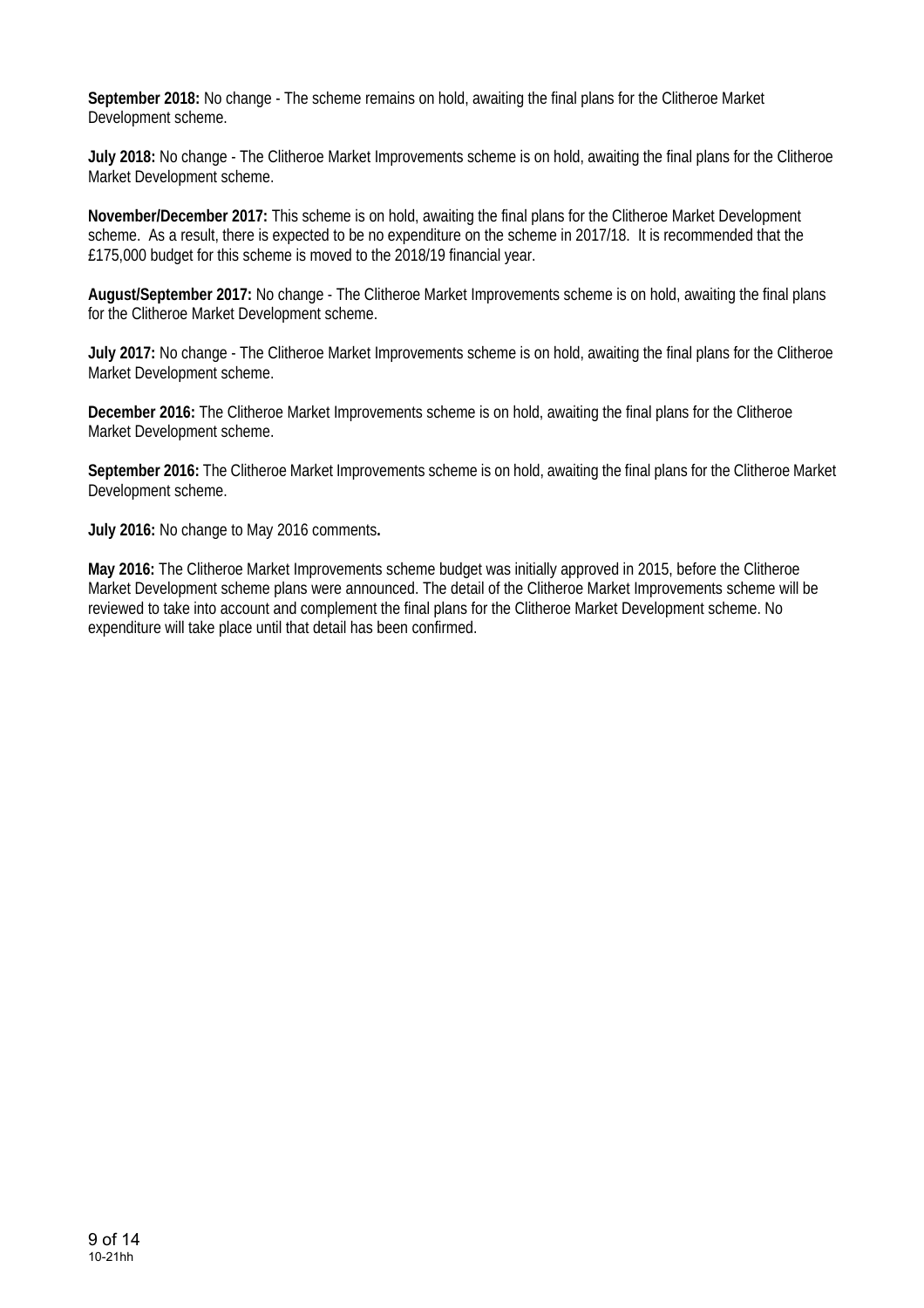# **Replacement of Pest Control Van PK13 FJP**

**Service Area: Dog Warden & Pest Control Head of Service: Heather Barton** 

### **Brief Description of the Scheme:**

The current van (Fiat Doblo 1.3 SX Panel Van) is required to transport pest control staff to various sites around the borough to carry out their work. The van was 7 years old in May 2020 and initially programmed for replacement at that point. However, a review of the van in 2019 identified that the van was in good enough condition to move back the planned replacement from 2020/21 to 2021/22.

The bid is for the purchase of the basic van plus additional adaptations to make the van fit for pest control purposes.

### **Revenue Implications:**

There are no additional revenue implications above those of the existing van.

## **Timescale for Completion:**

2021/22

## **Capital Cost:**

|                                      | £      | Actual<br>Expenditure<br>including<br>commitments<br>as at end of<br><b>July 2021</b> | Remaining<br>Budget as at<br>end of July<br>2021<br>£ |
|--------------------------------------|--------|---------------------------------------------------------------------------------------|-------------------------------------------------------|
| <b>Total Approved Budget 2021/22</b> | 13,800 | 0                                                                                     | 13,800                                                |
| <b>ANTICIPATED TOTAL SCHEME COST</b> | 13,800 |                                                                                       |                                                       |

### **Progress - Budget Holder comments:**

**July 2021:** Procurement of the new van has been put on hold in-year. This is because the Pest Control service is part of the Environmental Health Services team and available management and staff time on the team has been focussed on other priority areas of work so far this year due to on-going staff vacancies within the team and additional pressures caused by Covid-19. At this stage, it is unclear whether the van purchase will take place in-year.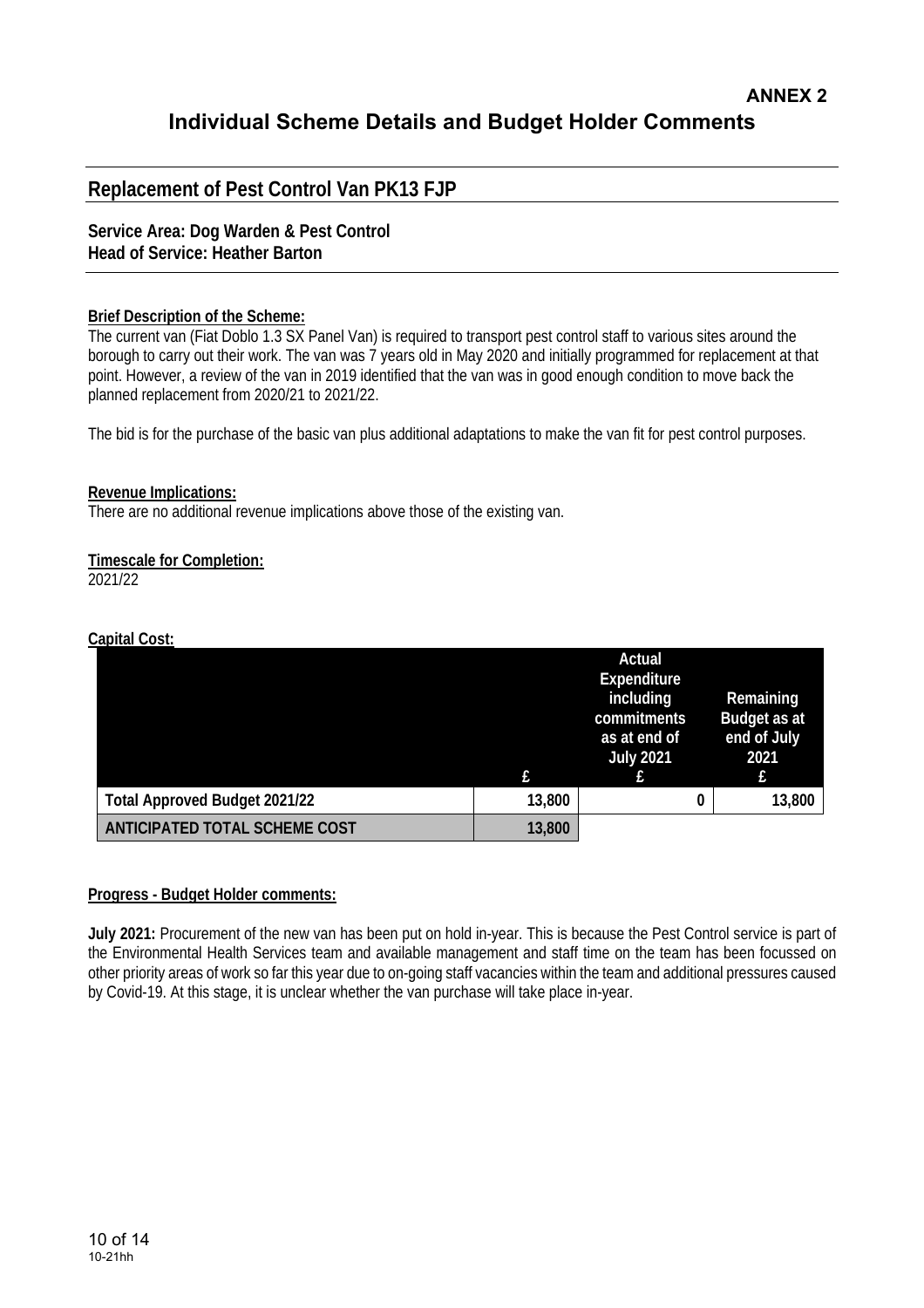# **Replacement of Dog Warden Van PE64 EYC**

**Service Area: Dog Warden & Pest Control Head of Service: Heather Barton** 

### **Brief Description of the Scheme:**

The current van (Fiat Doblo 1.3 SX Panel Van) will be 7 years old and ready for replacement in May 2021. The van is required to transport dog warden staff to various sites around the borough to carry out their work.

The bid is for the purchase of the basic van plus additional adaptations to make the van fit for dog warden purposes.

### **Revenue Implications:**

There are no additional revenue implications above those of the existing van.

### **Timescale for Completion:**

2021/22

### **Capital Cost:**

|                                      |        | Actual<br>Expenditure<br>including<br>commitments<br>as at end of<br><b>July 2021</b> | Remaining<br>Budget as at<br>end of July<br>2021<br>£ |
|--------------------------------------|--------|---------------------------------------------------------------------------------------|-------------------------------------------------------|
| <b>Total Approved Budget 2021/22</b> | 13,500 | 0                                                                                     | 13,500                                                |
| <b>ANTICIPATED TOTAL SCHEME COST</b> | 13,500 |                                                                                       |                                                       |

### **Progress - Budget Holder comments:**

**July 2021:** Procurement of the new van has been put on hold in-year. This is because the Dog Warden service is part of the Environmental Health Services team and available management and staff time on the team has been focussed on other priority areas of work so far this year due to on-going staff vacancies within the team and additional pressures caused by Covid-19. At this stage, it is unclear whether the van purchase will take place in-year.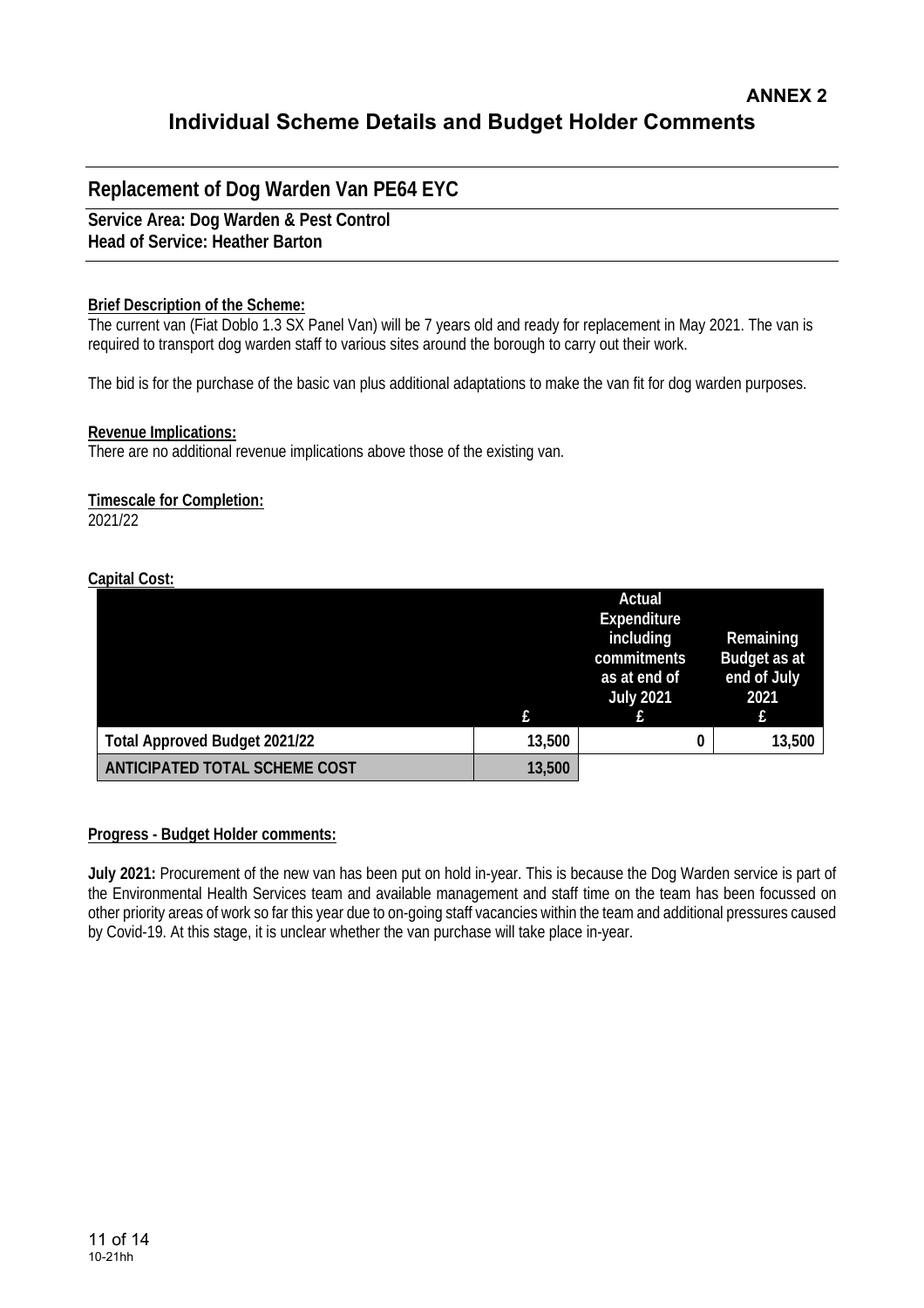# **Clitheroe Affordable Housing Scheme**

**Service Area: Housing and Regeneration Head of Service: Colin Hirst** 

## **Brief Description of the Scheme:**

The purchase of one property in Clitheroe to be rented out as an affordable rental unit, utilising commuted sum monies. The property will be leased to a registered provider and the Council will have 100% nomination rights and the rent will be capped at LHA rate. This scheme was approved by Policy and Finance Committee in November 2020. *NOTE – Final refurbishment budget now slipped to 2021/22, as the property was being used temporarily as a homeless let at 2020/21 year-end.* 

## **Revenue Implications:**

Annual lease income from the registered provider, set against yearly repairs and building insurance costs under the terms of the lease. Depreciation will also be charged to the cost centre each year.

## **Timescale for Completion:**

Purchase the property in 2020/21.

|                                      | f.      | Actual<br><b>Expenditure</b><br>including<br>commitments<br>as at end of<br><b>July 2021</b> | Remaining<br>Budget as at<br>end of July<br>2021<br>f |
|--------------------------------------|---------|----------------------------------------------------------------------------------------------|-------------------------------------------------------|
| Original Estimate 2021/22            | 0       |                                                                                              |                                                       |
| Slippage from 2020/21                | 11,770  |                                                                                              |                                                       |
| <b>Total Approved Budget 2021/22</b> | 11,770  | 0                                                                                            | 11,770                                                |
| <b>Actual Expenditure 2020/21</b>    | 129,067 |                                                                                              |                                                       |
| <b>ANTICIPATED TOTAL SCHEME COST</b> | 140,837 |                                                                                              |                                                       |

## **Capital Cost:**

## **Progress - Budget Holder comments:**

**July 2021:** The scheme was put on hold in January 2021 whilst the property was temporarily used as a homeless let. This means the final refurbishment works are still to be completed. The property is still being temporarily used as a homeless let until the Joiners Arms Flats 1 and 2 Renovation scheme is completed. It is unclear whether this scheme will be completed in-year, based on it being unclear when the Joiners Arms Flats 1 and 2 Renovation scheme will be completed.

**March 2021**: The property was purchased in-year and some of the planned refurbishment work was completed also. However, scheme completion was put on hold in January 2021 whilst the property was temporarily used as a homeless let. The homeless let was on-going at 2020/21 financial year-end. Slippage of £11,770 into 2021/22 is requested to fund the final refurbishment works required in 2021/22.

**November 2020:** There was no spend by the end of November 2020, but the property was purchased in December 2020. The refurbishment works are planned for early 2021, which means the scheme is planned to be completed in-year.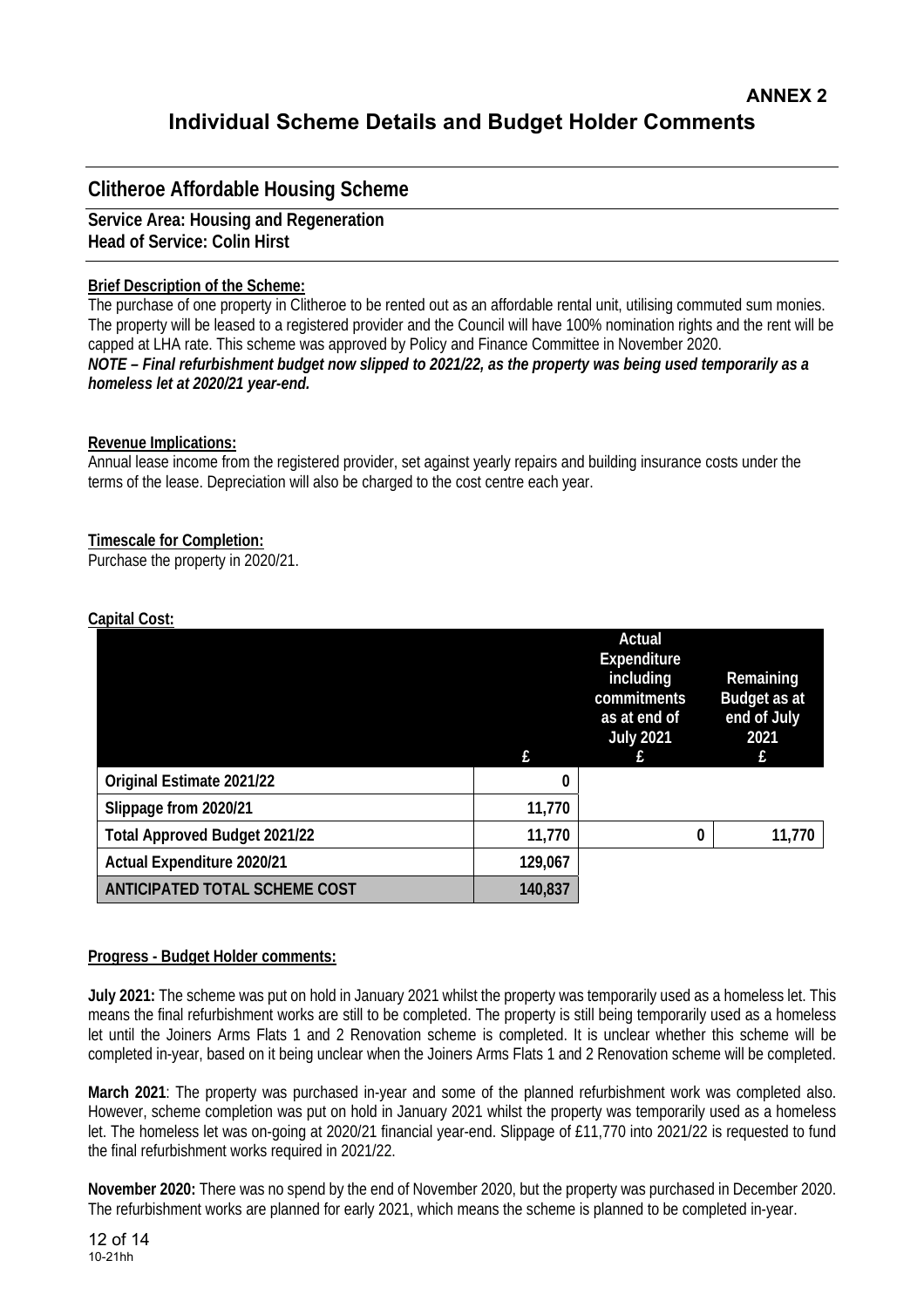# **Joiners Arms Roof Renewal Service Area: Housing and Regeneration Head of Service: Colin Hirst**

## **Brief Description of the Scheme:**

The existing roof coverings on the property (main & extension roofs) have reached the end of their expected life span, the roof felt has become brittle and perished in places and there are significant numbers of visibly broken tiles. It is anticipated that the majority of the roof tiles are degraded and brittle beyond repair. The chimneys and associated flashings and mortar flaunching etc. are in need of repair work, as are the rainwater goods. Replacement of the roof covering will require installation of additional insulation in the roof between the rafters to comply with Building Regulations. The property is a Grade II Listed Building, this scheme proposes to remove and replace the existing roof covering to ensure the fabric of the building is protected from further water ingress and the property is fit-for-purpose inline with the Council's policies. The existing covering will be removed and replaced with Blue Slate as per the requirements of RVBC's Planning department.

*NOTE – Scheme brought forward from 2023/24 to the 2021/22 capital programme through Policy and Finance Committee approval on 30 March 2021. As part of bringing forward the scheme, members approved that the rendering work at the rear of the building is added to the works to be undertaken. If this increases the quotes received to an amount higher than the current scheme budget, then the issue is to be raised with senior officers to then agree a way forward for the additional work.* 

### **Revenue Implications:**

Lost rent income implications, only if any of the flats become uninhabitable, but work should be scheduled without the need to close any of the rooms during the scheme.

## **Timescale for Completion:**

It is anticipated that the works will take 6-8 weeks to fully complete.

|                                      |        | Actual<br>Expenditure<br>including<br>commitments<br>as at end of<br><b>July 2021</b> | Remaining<br>Budget as at<br>end of July<br>2021 |
|--------------------------------------|--------|---------------------------------------------------------------------------------------|--------------------------------------------------|
|                                      |        |                                                                                       | £                                                |
| Original Estimate 2021/22            | 0      |                                                                                       |                                                  |
| <b>Additional Approvals 2021/22</b>  | 42,200 |                                                                                       |                                                  |
| <b>Total Approved Budget 2021/22</b> | 42,200 | 0                                                                                     | 42,200                                           |
| <b>ANTICIPATED TOTAL SCHEME COST</b> | 42,200 |                                                                                       |                                                  |

## **Capital Cost:**

## **Progress - Budget Holder comments:**

**July 2021:** This scheme is held up by the difficulty in identifying enough contractors prepared to quote for the works post Covid-19 lockdown. At the end of July 2021, one further contractor quote was still needed before the preferred contractor could be selected. Once the preferred contractor is selected, works completion will then be dependent on contractor timescales. Given this, it is unclear whether this scheme will be completed in-year.